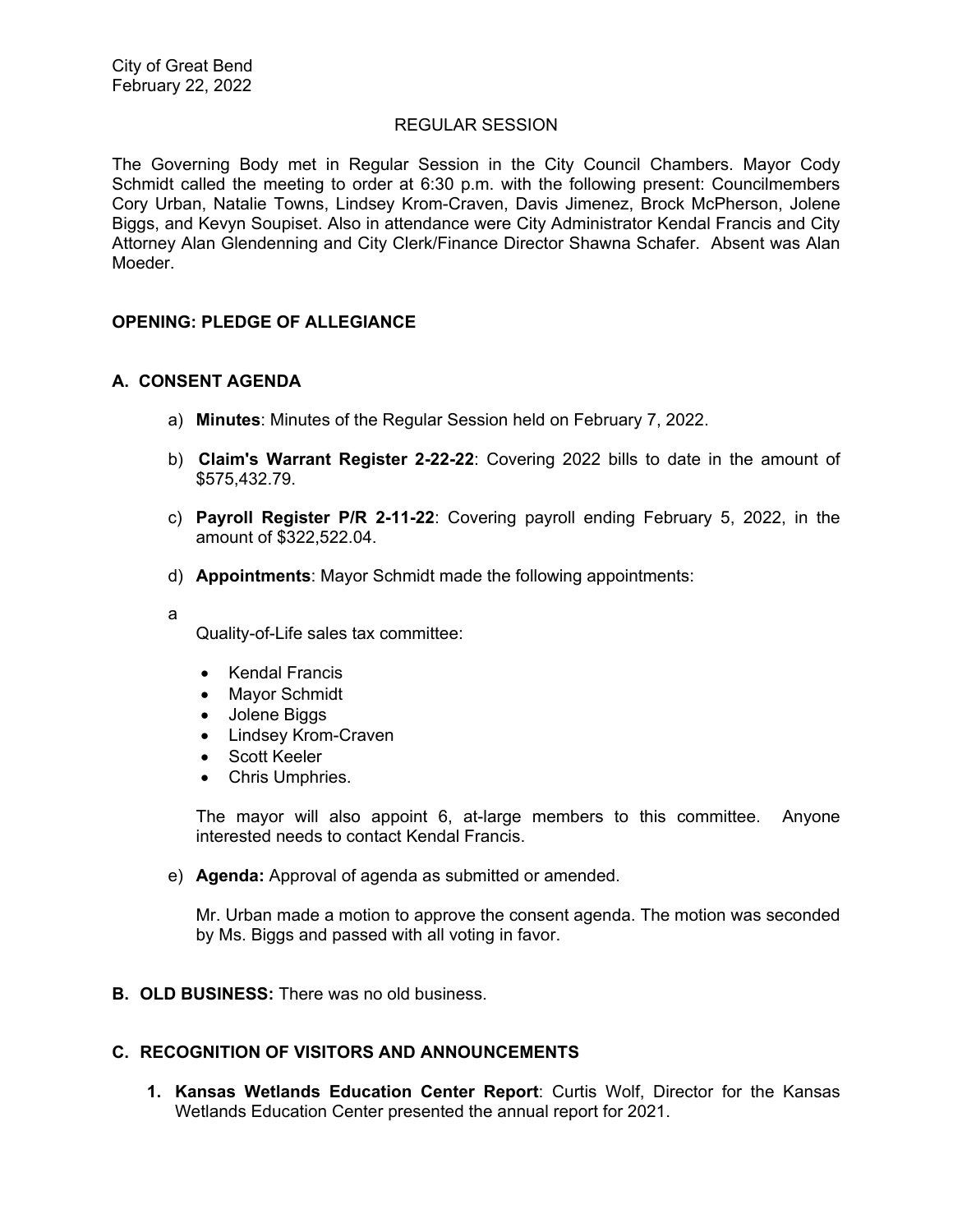- **2.** Chad Burroughs addressed the Governing Body about the difficulty in recruiting new employees who are already EMT's.
- **3.** Kevin Stansfield addressed the Governing Body about the retirement plan.

# **D. NEW BUSINESS**

- **4. Councilmember Reports**: There were no councilmember reports.
- **5. Administrators Update**: City Administrator Kendal Francis presented an update on what is happening within the City organization.
- **6. CVB/Community Coordinator Report**: Community Coordinator Christina Hayes presented her monthly report.
- **7. Request for Public Hearing for 205 Frey Street**: Code Enforcement Art Keffer reported that Logan Burns, Building Official, conducted a visual inspection of a house located on the property of 205 Frey Street. During his inspection, Logan Burns noted the camper and mobile home located on this property were both considered unsafe structures due electrical issues, water line and sewer line issues and inadequate ventilation of utilities. Both the camper and mobile home had fireplaces that were unsafe. A hearing was previously set for February 21 but the council meeting was moved to the 22<sup>nd</sup> so new notice is being given with this resolution. Ms. Krom-Craven made a motion to approve Resolution Number 022222-A. The motion was seconded by Mr. Soupiset with all voting in favor.
- **8. Abatements**: Code Enforcement Hoyt Kinsinger presented the following abatements:
	- **B. 408 Hickory St:** There is a green colored Dodge Challenger and a brown colored Pontiac Firebird on the property that are either not displaying current registration, and/or are not in operable condition, and that said motor vehicle(s) constitute a nuisance pursuant to Section 10.20.030 of the Code of Ordinances of the City of Great Bend, Kansas located at 408 Hickory St. This real estate is the subject of Resolution Number 022222-B.
	- **C. 2001 Holland St:** There is trash and refuse on the property including, but not limited to: an appliance and general refuse that needs to be removed, located at 2001 Holland St. constituting an unlawful accumulation. This real estate is the subject of Resolution Number 022222-C.
	- **D. 915 Stone St:** There is trash and refuse on the property including, but not limited to: numerous wood pallets, furniture, cabinets, and general refuse that needs to be removed, located at 915 Stone St. constituting an unlawful accumulation. This real estate is subject of Resolution Number 022222-D.
	- **E. 2525 16<sup>th</sup> St:** There is trash and refuse on the property including, but not limited to: furniture, open trash bags, scattered trash waste and general refuse that needs to be removed, located at 2525 16th St. constituting an unlawful accumulation. This real estate is the subject of Resolution Number 022222-E.
	- **F. 1015 Holland St:** There is a blue colored Ford truck and red and white colored pickup under a tarp on the property that are either not displaying current registration, and/or are not in operable condition, and that said motor vehicle(s) constitute a nuisance pursuant to Section 10.20.030 of the Code of Ordinances of